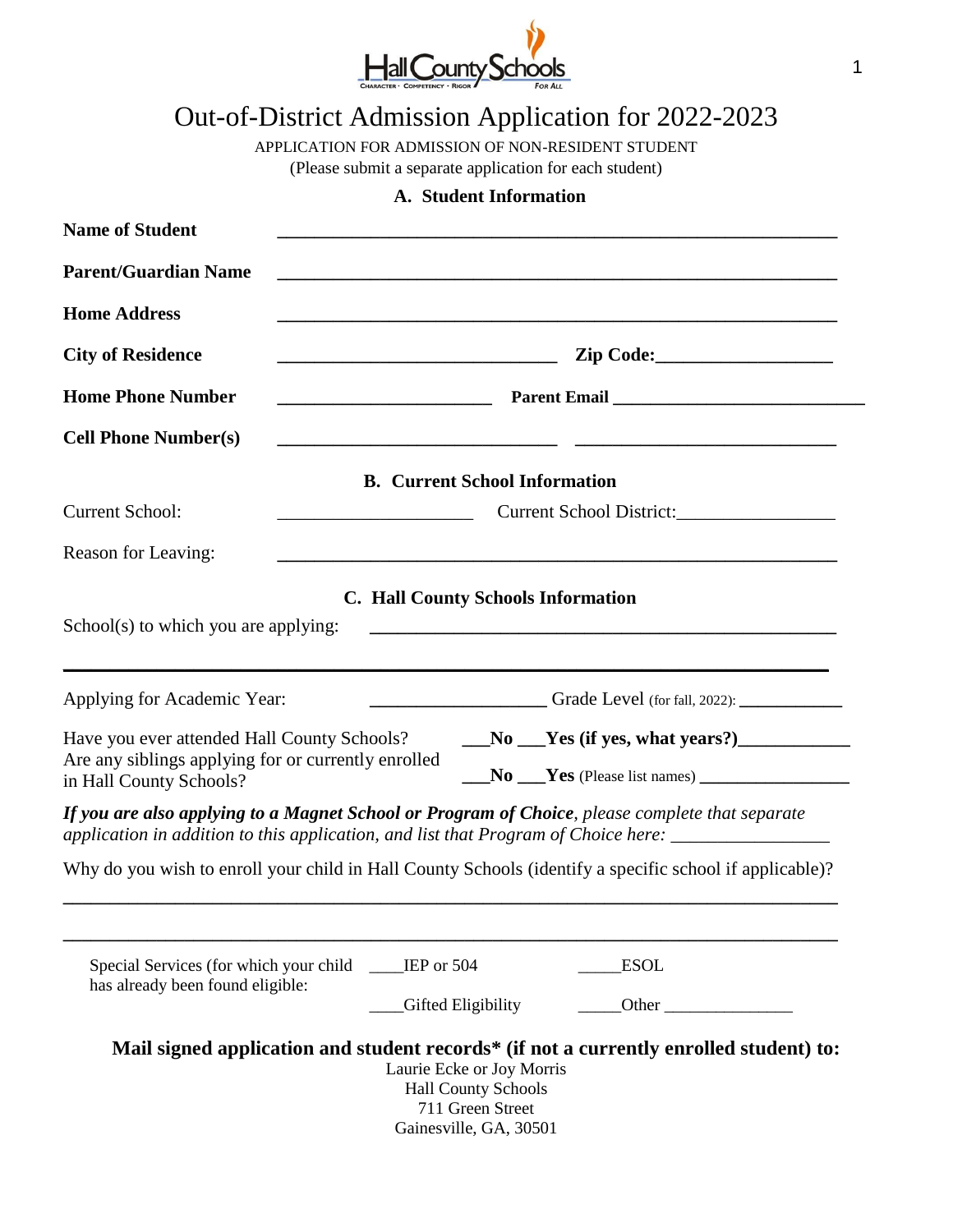## **CRITERIA FOR ACCEPTING OUT-OF-DISTRICT TUITION STUDENTS**

- 1. The parent/guardian must provide Hall County Schools with all of the following documents mailed or emailed directly from the current school or in a sealed envelope. We have a sealed transcript request form parents/guardians may use (\**currently enrolled students who move out of HCSD do not have to provide records*):
	- All completed courses and final grades
	- \_\_\_\_ Current schedule and most recent progress report
	- Any educational records (Gifted, IEP, 504, etc.) to determine available space to meet a child's learning needs
	- Behavior Records (If the student has no history of discipline, then please submit a letter from the school stating that the student is in good standing.)
	- \_\_\_\_ Attendance Records
	- Standardized test scores

If a student is entering kindergarten, please include a letter of recommendation from a current preschool teacher and any other preschool records that pertain to kindergarten readiness. **It is required to attend a kindergarten screening, and more information will be shared in April.** 

- 2. For an application to be considered, student transcript should show, at a minimum, satisfactory behavior and attendance, and average/above-average grades with no history of failing courses.
- 3. No student will be admitted or continue enrollment who has had out-of-school suspensions, tribunals, arrests, or a criminal record.
- 4. In order for a student to continue enrollment, the program services already in place at the school in which student is enrolled must be sufficient to meet a student's educational needs. Hall County Schools must be able to accommodate the applicant without placing undue financial burden on the school system or overcrowding classrooms.
- 5. Hall County Schools does not provide transportation for tuition students. Parents or guardians are responsible for the student's transportation to and from school.
- 6. The prompt payment of tuition is a condition of enrollment.
- 7. Approval for one child to enroll out-of-district is not applicable to other children in the same family.
- 8. In order for out-of-district enrollment to continue, parents are expected to maintain a collegial relationship with school staff and to support school policies and procedures.
- 9. Enrollment as an out-of-district student is a privilege that may be revoked and the student dismissed or expelled in accordance with Hall County Schools' policies or if the above criteria are not maintained.
- 10. The Superintendent or designee has the right to refuse admittance or revoke enrollment of any applicant.
- 11. When moving to another school in the district, students will be evaluated with the above criteria for continued enrollment. If approval for enrollment is granted, students may have to attend a different school than requested based on available space.

**GHSA**: As governed by the Georgia High School Association (GHSA) By-Laws, a student who has not yet established eligibility at a member high school will be eligible to play in varsity competition for the first year of enrollment. If an outof-district student transfers to a Hall County School after having established eligibility by enrolling in another GHSA member school, then he/she will not be eligible to play in varsity competition for a full year. Unless there is a bona fide move, if after having established eligibility, a student then transfers to a different school, then he/she will not be eligible to play in varsity competition for a full year from the date of transfer. Please see the GHSA guidelines for further information.

**I, the parent or guardian responsible for the above-named student, have read, understand, and will support the above criteria and the HCSD Tuition and Fees for Out-of-District Students. I swear/affirm under penalty of law, that the information given on this form is correct. I give my permission for HCSD to examine my child's attendance, behavior, assessment, and achievement records.**